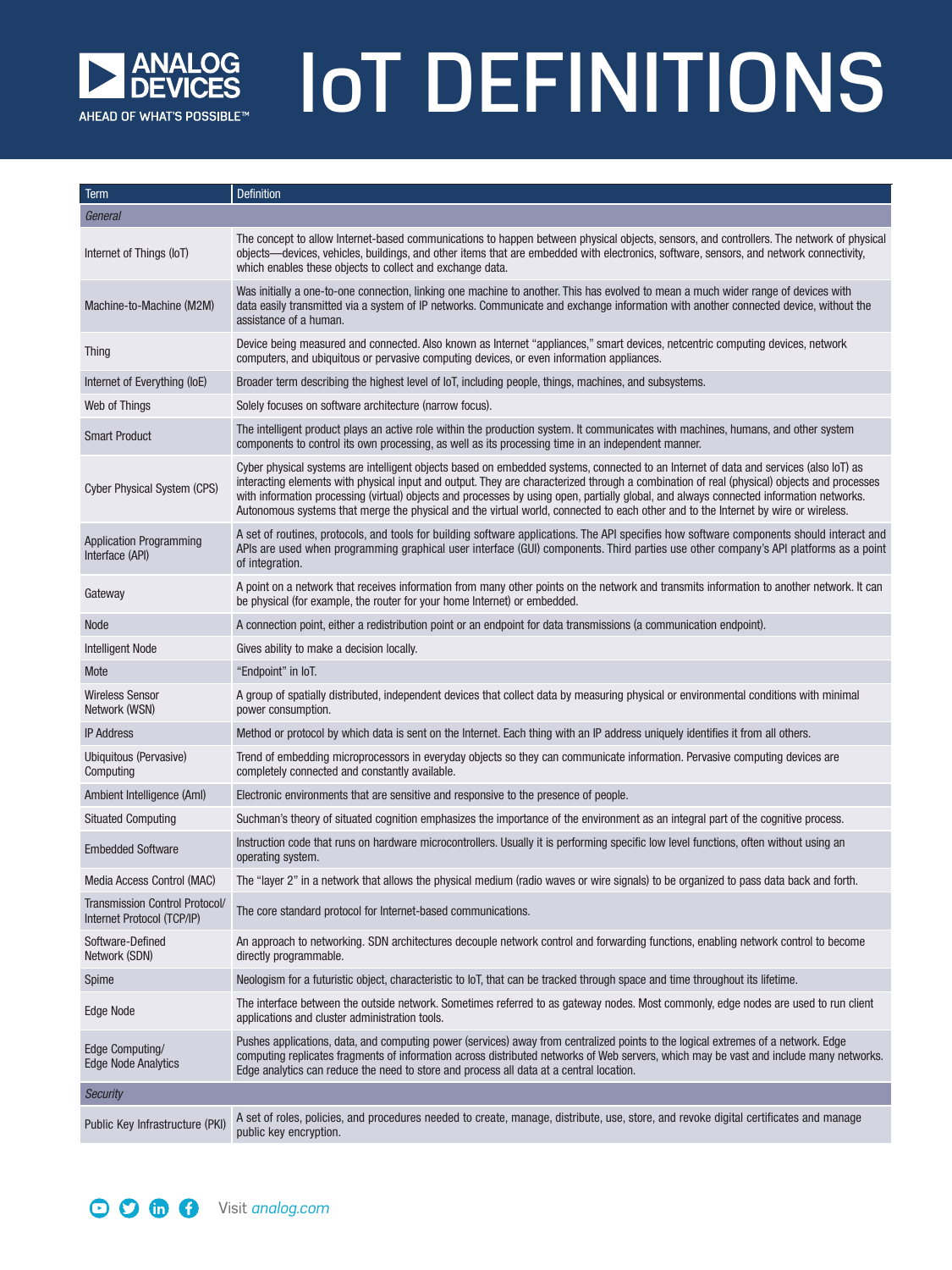| <b>Public Key Certificate</b><br>(Digital Certificate or<br>Identity Certificate) | An electronic document used to prove ownership of a public key.                                                                                                                                                                                                                                                                                                                                                                                                                                |
|-----------------------------------------------------------------------------------|------------------------------------------------------------------------------------------------------------------------------------------------------------------------------------------------------------------------------------------------------------------------------------------------------------------------------------------------------------------------------------------------------------------------------------------------------------------------------------------------|
| Hardware Roots of Trust                                                           | Highly reliable components that perform specific, critical security functions. Because roots of trust are inherently trusted, they must be<br>secure by design. Roots of trust are implemented in hardware so that malware cannot tamper with the functions they provide.                                                                                                                                                                                                                      |
| <b>Mutual Authentication</b><br>(Two-Way Authentication)                          | Refers to two parties authenticating each other at the same time, and it is a default mode of authentication in some protocols (IKE, SSH)<br>and optional in others (TLS).                                                                                                                                                                                                                                                                                                                     |
| Security as a Service<br>(SECaaS)                                                 | A business model in which a large service provider integrates its security services into a corporate infrastructure on a subscription basis<br>more cost effectively than most individuals or corporations can provide on their own, when the total cost of ownership is considered.                                                                                                                                                                                                           |
| Entropy (Information Theory)                                                      | Systems are modeled by a transmitter, channel, and receiver. The transmitter produces messages that are sent through the channel.<br>The channel modifies the message in some way. The receiver attempts to infer which message was sent. In this context, entropy (more<br>specifically, Shannon entropy) is the expected value (average) of the information contained in each message. Messages can be modeled<br>by any flow of information.                                                |
| Cryptography (Cryptology)                                                         | The practice and study of techniques for secure communication in the presence of third parties called adversaries.                                                                                                                                                                                                                                                                                                                                                                             |
| <b>Layered Security</b><br>(Layered Defense)                                      | Describes the practice of combining multiple mitigating security controls to protect resources and data.                                                                                                                                                                                                                                                                                                                                                                                       |
| <b>Direct Anonymous</b><br><b>Attestation (DAA)</b>                               | A cryptographic primitive that enables remote authentication of a trusted computer while preserving privacy of the platform's user.                                                                                                                                                                                                                                                                                                                                                            |
| <b>Message Authentication</b><br>Code (MAC)                                       | A short piece of information used to authenticate a message—in other words, to confirm that the message came from the stated<br>sender (its authenticity) and has not been changed in transit (its integrity).                                                                                                                                                                                                                                                                                 |
| <b>Wireless Physical</b><br><b>Layer Security</b>                                 | The enhancement of privacy at the radio interface of wireless networks, as it is critical to ensure that confidential data are accessible<br>only to the intended users rather than intruders. Jamming and eavesdropping are two primary attacks at the physical layer of a wireless<br>network. The prevalent methods to enhance security are generally classified into five major categories: theoretical secure capacity, and<br>the power, code, channel, and signal detection approaches. |
| <b>Advanced Encryption</b><br>Standard (AES)                                      | A symmetric block cipher used by the U.S. government to protect classified information and is implemented in software and hardware<br>throughout the world to encrypt sensitive data.                                                                                                                                                                                                                                                                                                          |
| <b>OWASP</b> (Open Web Application<br><b>Security Project)</b>                    | A worldwide not-for-profit charitable organization focused on improving the security of software.                                                                                                                                                                                                                                                                                                                                                                                              |
| <b>Web Application</b><br>Firewalls (WAF)                                         | An appliance, server plugin, or filter that applies a set of rules to an HTTP conversation. Generally, these rules cover common attacks such<br>as cross-site scripting (XSS) and SQL injection.                                                                                                                                                                                                                                                                                               |
|                                                                                   |                                                                                                                                                                                                                                                                                                                                                                                                                                                                                                |
| <b>Wireless</b>                                                                   |                                                                                                                                                                                                                                                                                                                                                                                                                                                                                                |
| Wi-Fi                                                                             | IEEE 802.11x (2.4 GHz) wireless standard. Wi-Fi works with no physical wired connection between sender and receiver by using radio<br>frequency (RF) technology.                                                                                                                                                                                                                                                                                                                               |
| 802.11ah                                                                          | Wi-Fi protocol that utilizes sub-1 GHz license-exempt bands as opposed to conventional Wi-Fi that operates in the 2.4 GHz and 5 GHz bands.                                                                                                                                                                                                                                                                                                                                                     |
| Bluetooth®                                                                        | A standard for the short-range wireless interconnection of mobile phones, computers, and other electronic devices.                                                                                                                                                                                                                                                                                                                                                                             |
| <b>Bluetooth Low Energy (BLE)</b>                                                 | Next-generation Bluetooth. Personal area network with short range and low power consumption that allows for objects to transmit data.                                                                                                                                                                                                                                                                                                                                                          |
| 6LoWPAN                                                                           | A low power wireless mesh network where every node has its own IPv6 address, allowing it to connect directly to the Internet using<br>open standards. Combines the Internet protocol (IPv6) and low power wireless personal area networks (LoWPAN). An enhancement to the<br>802.15.4 (ZigBee).                                                                                                                                                                                                |
| Sigfox                                                                            | Proprietary ultranarrow-band (UNB) technology for low power wide area network (LPWAN).                                                                                                                                                                                                                                                                                                                                                                                                         |
| LoRa                                                                              | Proprietary LoRaWAN (long range wide area network) is a low power of sub-GHz ISM bands wireless networking protocol.                                                                                                                                                                                                                                                                                                                                                                           |
| <b>Thread</b>                                                                     | Proprietary IPv6-based mesh networking protocol, developed on low cost, low power 802.15.4 chipsets (home applications).                                                                                                                                                                                                                                                                                                                                                                       |
| ZigBee                                                                            | Typically used for personal or home area networks or as a mesh network specification for low power wireless local area networks (WLANs)<br>that cover a larger area (ZigBee, ZigBee IP, and ZigBee RF4CE).                                                                                                                                                                                                                                                                                     |
| <b>General Packet Radio</b><br>Service (GPRS)                                     | A wireless communications standard on 2G and 3G cellular networks which supports a number of bandwidths and provides data rates of<br>56 kbps to 114 kbps.                                                                                                                                                                                                                                                                                                                                     |
| Long-Term Evolution (LTE)                                                         | 4G wireless broadband technology developed by the Third Generation Partnership Project (3GPP), an industry trade group.                                                                                                                                                                                                                                                                                                                                                                        |
| Near-Field<br>Communication (NFC)                                                 | Low power, low speed, short range radio communication standard that allows two-way communication between endpoints within very<br>close proximity.                                                                                                                                                                                                                                                                                                                                             |
| Industrial, Scientific, and<br>Medical (ISM) Band                                 | An unlicensed part of the RF spectrum used for general-purpose data communications. In the U.S., the ISM bands are 915 MHz, 2.4 GHz,<br>and 5.5 GHz, whereas 2.4 GHz is the global unlicensed frequency, and has increasing amounts of interference.                                                                                                                                                                                                                                           |
| Low Power Wide Area (LPWA)                                                        | Built for M2M communications and offer long range, low power consumption. They solve cost and battery life issues that cellular<br>technology cannot, and solve range issues that technologies like Bluetooth or BLE struggle with.                                                                                                                                                                                                                                                            |
| Radio Frequency (RF)/Radio<br>Frequency Identification (RFID)                     | "Wireless communication" when referred to in IoT discussions. Radio waves to "excite" enough current in a small tag to send a radio<br>transmission back. It works over short range, and only for small amounts of data.                                                                                                                                                                                                                                                                       |